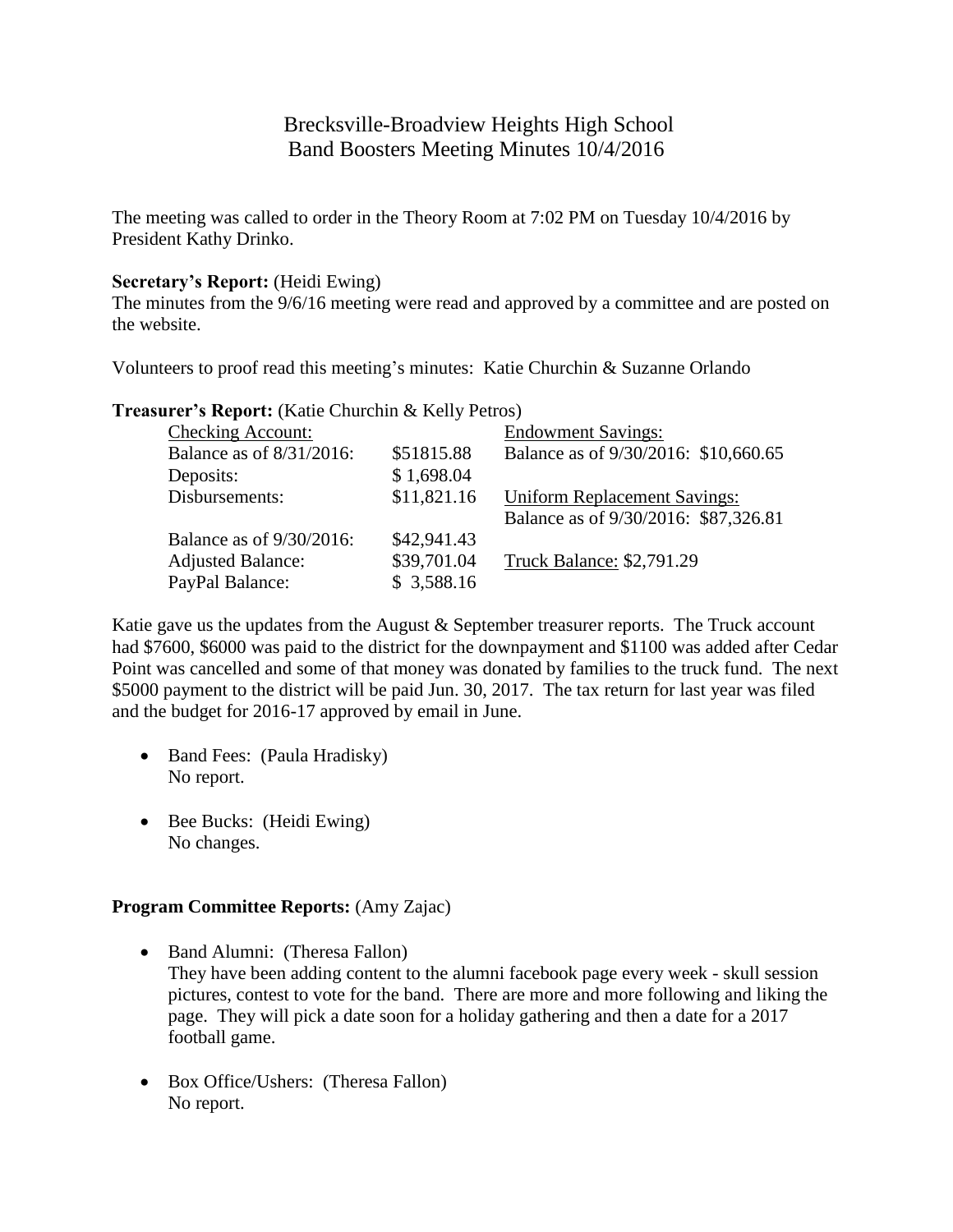- Chaperones: (Sheri Fenton & Suzanne Orlando)
	- The chaperones have been great this season arriving on time, doing what is needed, and helping the new volunteers. Bus 5 had a few problems so Sheri asked if some chaperones could move from Bus 1 to 5 for the next away game. Some issues with students with phones and taking calls when they shouldn't. We need to make sure everyone has their hair up in the hat. If they wear another hat to stay warm it must be black. We need parents to help with moving front ensemble instruments. There should be two people since they were very hard to maneuver up the North Royalton hill. We had to go the long way around at the band festival and want to see if we can take the shortcut for the football game Friday. Front Ensemble is behind drum majors and having some trouble staying with everyone. We still need a few more volunteers for the Oct. 21 Stow-Munroe Falls game.
- Drum Line: (Jackie Ross) The Krispy Kreme donut fundraiser raised about \$800. There will be a meeting this week for indoor drumline.
- Hospitality/Game Snacks: (Dina & Scott Packard) Since the gate is broken behind the band stands, many other kids are congregating during third quarter and getting snacks as they are passed out to the bands. We need to increase the parents by that gate to keep spectators on the other side of the fence during the drum battles.
- Flagline: (Barb DelRoso & Grace Gaines) There are new silver & black flags for the Star Wars show. We still need to work on the order for new tops. Barb DelRosso and Lori Reagan will work with Grace Kubera on that.
- PSO: (Michele Mihalich)

The next PSO meeting is Thursday, Oct. 6 at 9:30 at the Board of Education. Brecksville-Broadview Hts was ranked 8th highest in the state and 4th in Northeast Ohio. CVCC will host a college night on Oct. 5. Choir & Orchestra have Poptober concert on Oct. 13 at 7pm in Gym. Apollo's Fire will perform on Oct. 12. There is No School on Oct. 14 and Oct. 21. Kalahari discount is good for Oct. 20. Remember gifts for the staff must be under the \$25 limit. Gifts like the equipment truck must be district approved before purchasing. The business director needs to review and take requests to the school board for the approval.

- Publicity: (Amy Studer) No report.
- Sr. Night: (Renee Waite/Sheyenne Uhlir/Linda Gauntner) There will be a letter mailed to the 55 seniors to join us for a reception in the auditorium from 5-6pm on Oct. 28. The athletic department provides mums for the moms and the band boosters do a flower for each senior and a golden plume. They will be on the stage along with pizza from Gionino's, sliders, punch and lemon water. There will be a signup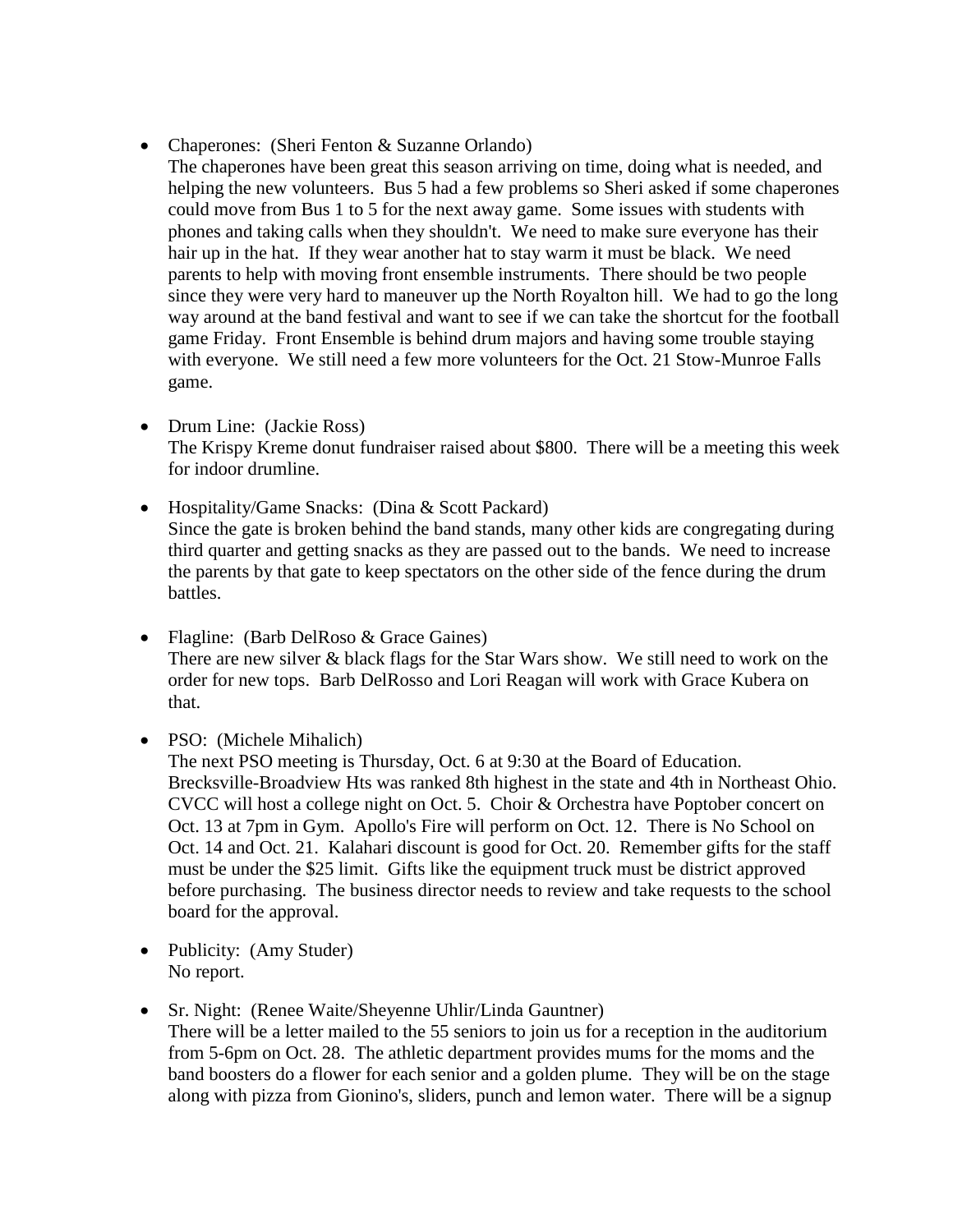for others to donate appetizers, fruits, veggies, and desserts. The set for the fall play will be on the stage so please be careful. After eating, parents line up in reverse alphabetical order and follow the band into the stadium, the senior will then put their instruments down and join their parents to walk across the track as their names are announced at about 6:15pm. A photographer will be at the end to take a photo.

- Swarm Board & Decorations: (Jackie Ross) A musical bee with a grad cap will be hung on senior lockers. The next swarm board will be decorated again before the Music in Our Schools pancake breakfast.
- Tickets: (Ann Marie Williams) No report.
- Uniforms: (Lori Reagan/Rima Julien/Sheyenne Uhlir/Linda Gauntner) All concert uniforms are altered and ready to go. We need to purchase two new plume cases to replace those that are broken and worn out.
- Uniforms Summer: (Lori Losi/Kathy Holland/Lisa Karakostas) No report.
- Yard Signs: (Lori Samhric and Ann Marie Williams) No report.

## **Ways and Means Committee Reports:** (Rose Jonovich)

- Athletic Program: (Kathy Richards & Margaret Mueller) Kathy is contacting the last few who have not yet paid for their ads - about \$1300 needs collected by end of October. She expects students ads for winter program to be around \$200 which will bring the total for ads close to \$14,000.
- Athletic Program Layout: (Michelle Shively) The winter program will be a bit faster than the fall to put together since she will just take out the football team and insert the basketball team, etc.
- Athletic Program Sales: (Alicia Manenti-Ravagnani) Alicia said about 130 were sold at the first home game, just 49 at second game and 28 at the third game. She will need help selling at winter sports. Lori Reagan offered to help at swim meets, we will ask Mrs. Sweeney to help at hockey games, Kathy Drinko for basketball, and Mr. Gravette will sell tickets and programs for wrestling and gymnastics.
- Citrus Fruit Sales: (George & Marianne Pilat) The citrus kickoff will be Mon. Oct.10. They will have 3 weeks to sell and orders for November 19 Saturday delivery are due by Nov. 1 at midnight. The second delivery is scheduled for Friday, Dec. 9 and orders are due online by Nov. 28. Jeff Brubaker has volunteered to manage both deliveries. New this year are variety packs and all orders